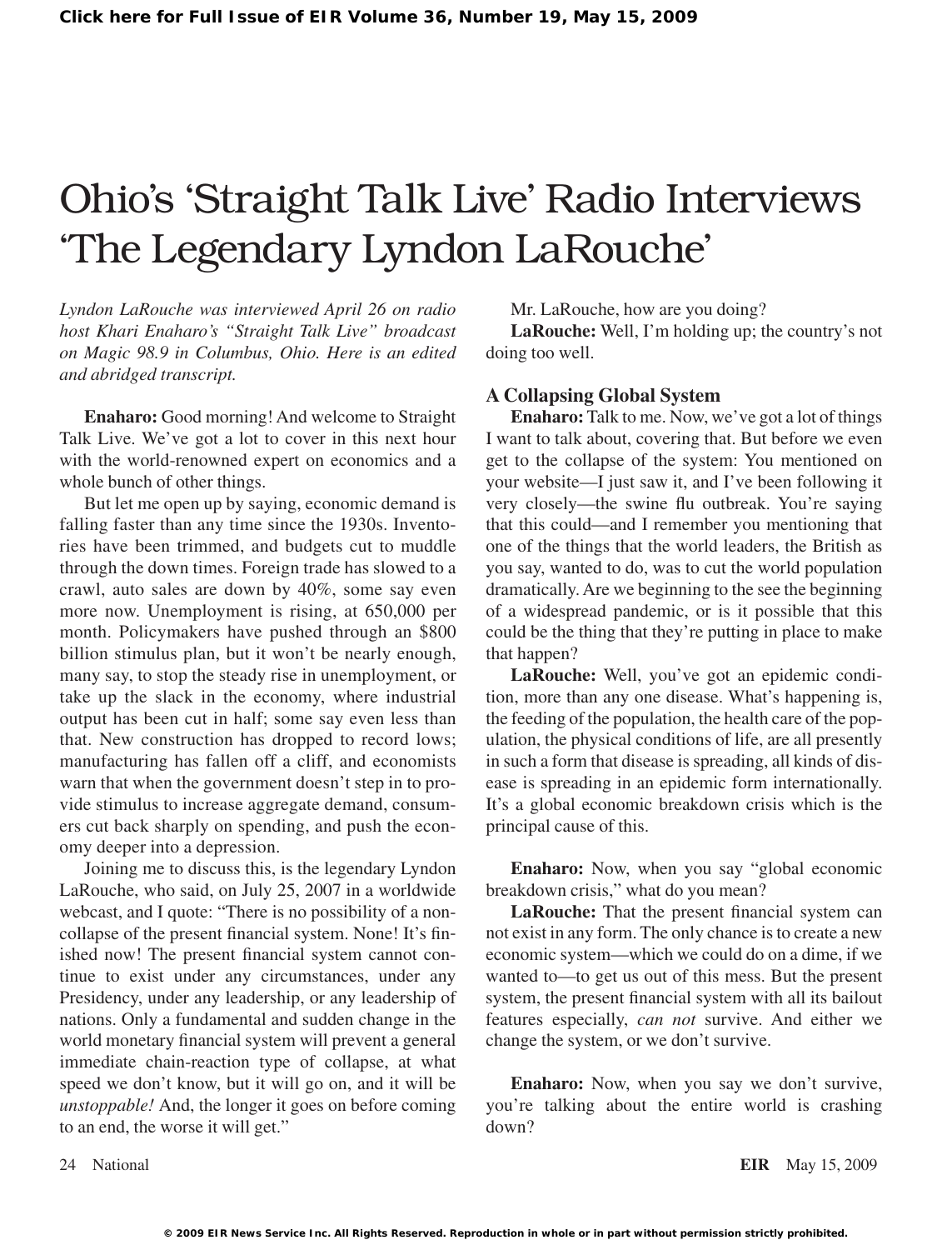

*"Obama's mistake was that trip to London, to kiss the Queen," said LaRouche. Here, President Barack Obama and Michele Obama call on Queen Elizabeth at Buckingham Palace on April Fool's Day, 2009.*

**LaRouche:** I'm talking about an *intention*, by the British monarchy, explicitly said, the World Wildlife Fund: The intention is to reduce the present world population from over 6.5 billion people to less than two.

**Enaharo:** Whooaa! Whoa, whoa, whoa, whoa! You mean that—now isn't that Prince Philip?

**LaRouche:** Yep, that's him. ...

**Enaharo:** What can we do? What steps should be taken right now, to get us out of this?

**LaRouche:** Well, if the President of the United States wished to save the nation, he has the power to launch proposals with other nations, and this would include Russia, China, India, other countries. We could have an international change in economic policy, and by that cooperation, we could reverse this trend.

#### **Enaharo:** What kind of change would that be?

**LaRouche:** He'd have to say, "First of all, stop the bailout." If my proposals had been carried out, that I made back in July of 2007, we would have been out of the mess by the Fall of the year. But what happened instead of taking those kinds of measures, what they did, is, they went with this process which we call bailout. The bailout has simply created a lot of money to bail out a bunch of thieves—Wall Street and similar

types around the world—instead of trying to save the economic system. They're shutting down our industries; they're shutting down our agriculture; shutting down our infrastructure; breaking up, ruining our health-care system. So, all the things which are happening now, are things which, if they are allowed to continue, will put this world into chaos internationally.

#### **Insane Economic Policies**

**Enaharo:** If you were talking to President Obama right now, what would you say to him?

**LaRouche:** [chuckles] I'd probably say to him, "C'mon, cut it out, kiddo. Wake up! Get these bankers out! Get out of these crazy ideas."

**Enaharo:** Now, you've talked about these behavioral economists, that are developing economic policy, like Larry Summers, who was the former president of Harvard. You seem, according to your website, that you've got a big problem with them.

**LaRouche:** Of course. They're terrible. I would say that they have to be fired immediately, or there's no chance that thisAdministration, Obama—it won't exist; it'll collapse under this crisis. For example, he's still maintaining a surface popularity of about 64%, something like that. But his actual popularity, in terms of the economy, is down to about 35%.

#### **Enaharo:** It's 35%? Based on what?

**LaRouche:** Based on what people just don't like about this economy. They think his policy is crazy; they think the present policies of the United States are crazy. And they're right!...

**Enaharo:** It's crazy? Whooa, whoa, whoa, whoa. People *love* Obama! What do you mean when you say it's crazy?

**LaRouche:** It's crazy! This policy, this bailout he's going with now, the rate of collapse of mortgages, the rate of evictions, is skyrocketting, and that doesn't have to be the case. But the President has been induced, by Larry Summers and other people, to take this kind of cover-up policy instead of telling the truth. If the Presi-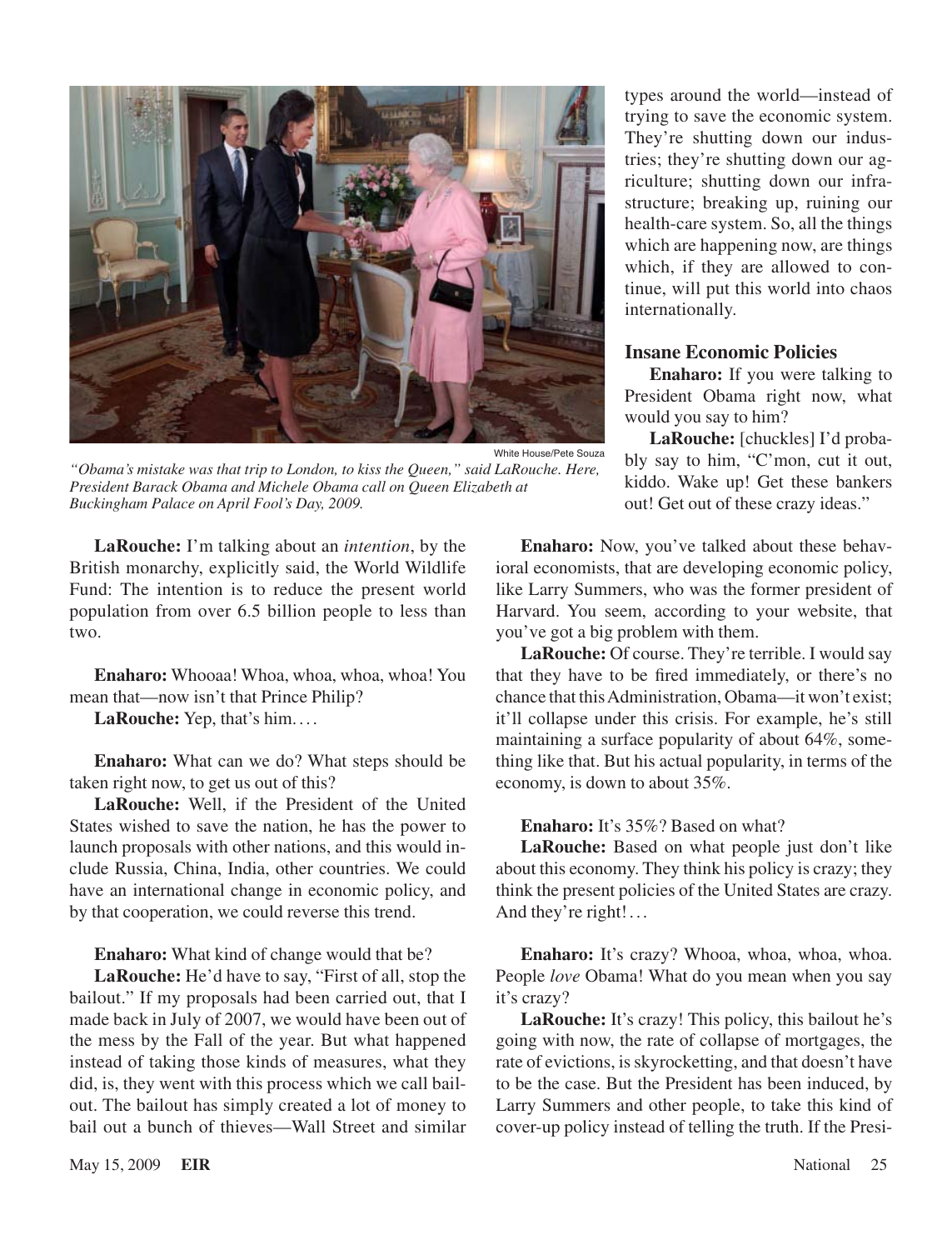dent were to tell the truth, he wouldn't have any problem.

**Enaharo:** So, you want Obama to fire the behavioral economists and get them out of there so that he can move forward. What's wrong with these people?

**LaRouche:** Well, they're evil, actually. Larry Summers is evil. I know his record, I've known him for a long time. I don't know him personally, but I've followed him. I followed him when he came into the Administration before, the Clinton Administration. And he was the guy who sank Glass-Steagall. It was his sinking of Glass-Steagall that led to this crash. This was back in the last period of the Clinton Administration, while Clinton was in trouble. And Summers took over, and rammed through this cancellation of Glass-Steagall, which had been put in by Roosevelt, to protect us from exactly this kind of problem. Now, he's on record as a thief, from Harvard, where he had a swindle with Russia. And he's on the record on that. The amount of money he's stolen in effect, is enormous, even personally. He's tied to a bunch in Britain who are trying to bring us down.

And Obama's mistake was that trip to London, to kiss the Queen.

**Enaharo:** What do you mean, his mistake? That's something he had to do. He was going to the G20 summit. Why was that a mistake?

**LaRouche:** He shouldn't have gone there. He should have simply said, "I'm not going." He should have stuck to the policy he had when the Prime Minister was coming here. He should have stuck to that policy. He went over and kissed the Queen, and it's the British that are sinking us.

### **The British Empire and Drugs**

**Enaharo:** Now, what's wrong with him paying homage, or acknowledging the Queen? All Presidents have done this.

**LaRouche:** Well, not good ones.

**Enaharo:** What? Wait a minute! Maybe I need an understanding. Many people have this view of the Queen as being this kindly old woman, who has led Britain all of these years. What is your problem with the Queen?

**LaRouche:** She's a poor imitation of the Witch of Endor.

**Enaharo:** Oh! You calling the Queen a witch! Oh, my goodness!

**LaRouche:** Well, that's what she is, in effect. She's evil.

**Enaharo:** Okay, give me documented evidence of her wickedness.

**LaRouche:** How about drugs?

**Enaharo:** Okay, let's start with drugs. Go ahead.

**LaRouche:** The British Empire, since the 1790s, has been running the international drug traffic. And the Queen, as head of state, is responsible for this. For example, let's take Afghanistan. Now, in Afghanistan, a farmer who is working under duress, that is, the gangsters who run this drug operation, force the farmer to grow opium. They say, we'll kill you if you don't. He grows opium. He doesn't get paid much for it. He gets maybe the equivalent of a few hundred dollars a year for his crop. That crop, when it gets into Europe, or the United States, is peddled as opium products for well over \$1 million. The dope traffic, just as it was under the British who launched this dope operation against China back in the 1790s when it began. And this thing has been run by the British Empire ever since then.

**Enaharo:** You mean—whoa, whoa, whoa! We have heard just the opposite, as you well know. We have never heard, except through you guys, that Britain has been associated with *any* drugs; the British Empire's *ever* been associated—well, there's something historically, but certainly not now, we haven't heard this.

**LaRouche:** Oh yeah. This is all the time. It's what you hear about George Soros.

**Enaharo:** All right, tell me about George Soros.

**LaRouche:** George Soros is the world's biggest drug pusher, and he does it for the British Crown. He's an agent of the British Foreign Office.

**Enaharo:** Now, where's the Queen's hand in all of this?

**LaRouche:** The British monarchy is behind it.

**Enaharo:** The British monarchy is responsible for the world's drug trade?

**LaRouche:** Yes.

**Enaharo:** But wait a minute. We've heard about the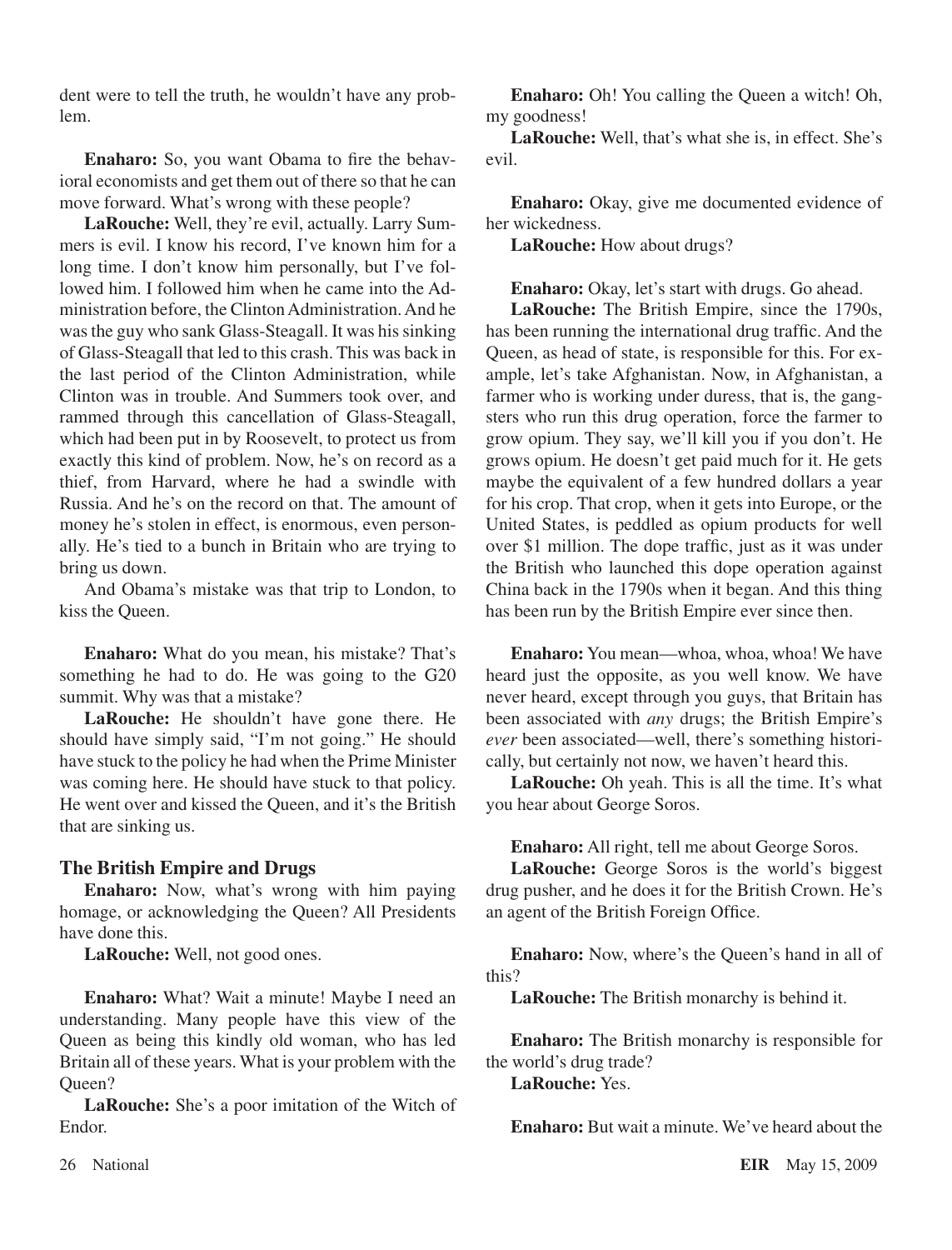guys down in Colombia, we've heard about everywhere else but the British Empire. Is it because they control the media?

**LaRouche:** Well, that's why I got into a lot of trouble, you know, because I exposed this stuff. And the Colombia thing is run by the British. You see, we had people like George H.W. Bush, who was also complicit in this operation. I had a big fight with George Bush, you know, especially back in the 1980s.

**Enaharo:** I remember that.

**LaRouche:** And it over his deal with the drug pushers. He wanted the money!

**Enaharo:** Oh, my goodness! Whooo! What people don't know! What we really don't know!

Okay, now let me be clear about this. That means that the Queen of England, according to what you're saying, the Queen of England is the number one controller of the illegal drug trafficking on the planet.

**LaRouche:** Well, as the head of state, she is.

**Enaharo:** As the head of state, she is. Now, when you say British Empire, give me a definition of what you mean, because I know you're not talking about the nation of Great Britain, are you?

**LaRouche:** The British Empire is actually an international financial cartel, which happens to control the seat of government of the United Kingdom. It also is the greatest oppressor of Africa. I mean, one of my concerns is, there's only one way to save Africa: the first thing you've got to do is get the British Empire out of there.

**Enaharo:** Are they running drugs into Africa now? **LaRouche:** Not so much drugs; they're killing people. They had a policy. It was a policy Henry Kissinger supported back in the middle of the 1970s. The policy was, Africa has natural resources. "We don't want the population of Africa to increase. We don't want"—we and the British, and that's Kissinger—"We and the British don't want Africa to maintain its present level of population. We want them to reduce their population and not get modern technology. Because we want to conserve the raw materials of Africa for *our* future use," that is, the British Empire and the United States. That was the policy that Kissinger and others enunciated in the middle of the 1970s, and that is the policy today. The policy today for Africa, is

mass murder, and leading elements in the United States are behind it. . . .

## **A New World Currency?**

**Enaharo:** We've heard a lot about the possibility of a world bank and a new world currency replacing the dollar. What's your take on that?

**LaRouche:** That it's an idiotic idea. What you have to do is, you have to save the U.S. dollar. But you have to save it according to our Constitution, not according to British ideas. If we put the world into bankruptcy reorganization, under what we in the United States understand as bankruptcy law, we then freeze things that can't be paid, or we cancel them. If they're swindlers, we cancel them. What we have to do also is save our dollar, and save our banking system, under Glass-Steagall standards.

**Enaharo:** Now, for people who don't know about Glass-Steagall, and there are many people who don't, what was the Glass-Steagall Act?

**LaRouche:** It said that the regular banks, the banks upon which the economy depends, and the people depend, individually, cannot afford to put their savings at risk because of high-binding Wall Street-type operations. Therefore, Roosevelt introduced the Glass-Steagall Act, which actually is the intention of the Constitution, to prevent banks, real banks, banks of deposit, so-called chartered state and Federal banks, from engaging in Wall Street-type speculative practices, such as Goldman Sucks, as I call it.

**Enaharo:** Ha, ha, ha! Not Goldman Sachs, Goldman Sucks!

**LaRouche:** So, what's happened is, that what I proposed, back in 2007, is that the Federal government must look at the general collapse coming on, put the banking system under *bankruptcy protection*. That means, *freeze* the situation on these mortgages, until we can sort the thing out. And we have to keep the people in their homes, because we cannot have people evicted from their homes. That's the beginning of the end for the economy....

**Enaharo:** Now, we're seeing the collapse of the U.S. automobile industry. I mean, I'm even afraid to go out here and buy a new car here from General Motors, because I don't even know if they're going to be around. They're giving me these great guarantees,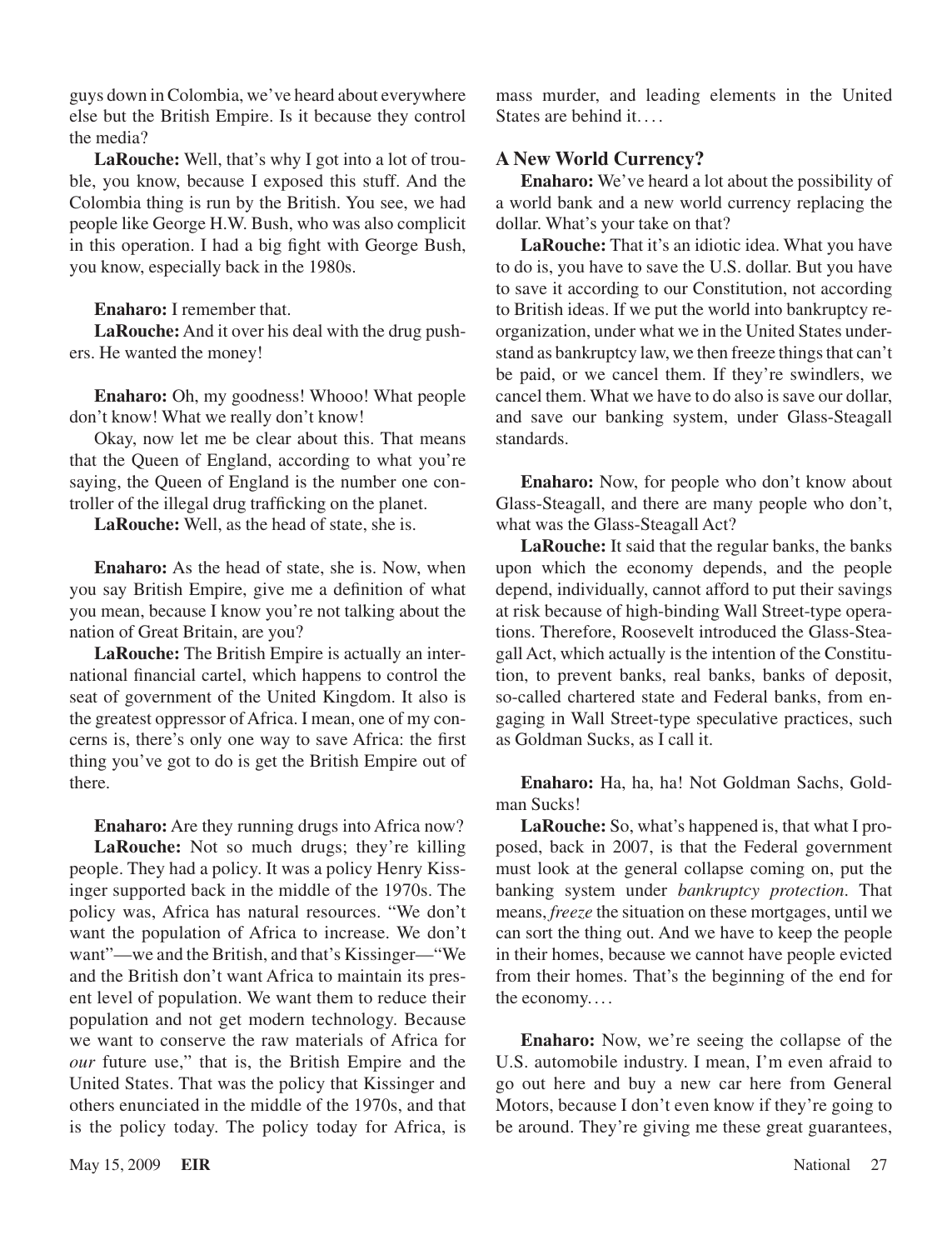

EIRNS/Stuart Lewis

but they may not be around.

*averted.*

**LaRouche:** That's right. They're being collapsed; they're being collapsed intentionally. Look, I was involved in this, in reorganizing the auto industry in 2005. At that time, you know, I was involved in defending Social Security. We succeeded in defending that; mobilizing people to do that. But then, in February of [2007], under Pelosi and company, we went in the opposite direction. And we haven't had any decent legislation out of the Congress since February [2007].

**Enaharo:** Now, wait a minute. You're a Democrat, and yet, you are really angry with Nancy Pelosi, who is the Speaker of the House. Why?

**LaRouche:** She's no damn good!

**Enaharo:** [laughs] Okay, why is she no good?

**LaRouche:** She's just a stooge for these high binders, you know, financial high binders like George Soros, the drug pusher. . . .

#### **Obama Is Heading for Disaster**

**Caller:**I need to ask Dr. LaRouche a couple of questions on Barack. Are you honestly, are you trying to tell theAmerican people that he's not aware of what's going on? I'm concerned withAfrican-Americans. Is he going to help them in the long run, or is he going to end up hurting them in the long run?

**LaRouche:** That's what I've been trying to get him tochange.I'vebeenwarninghim,scoldinghimstrongly, that what he's doing under the influence of Larry Summers and people like that, and under the British influence, is against the interests of the United States, and against what he said he stood for when he became President. He changed his policy from what it had been when he was still in the United States, when the British visited here.And he went to London, and he kissed their butt.

But I'm still trying to save the guy, but he's headed for disaster.

**Caller:** African-Americans *love* him. They worship him.Why can't he see what's happening to them, what's going on in this country?

**LaRouche:** That's a question I posed; exactly that. You've got to start with the basics, without speculation. What we know is, that his policies are destroying the United States, his current policies. These policies were a change in policy from what he initially stated were his intentions when he became President. So, he underwent a change in policy. The guy who has most of the face